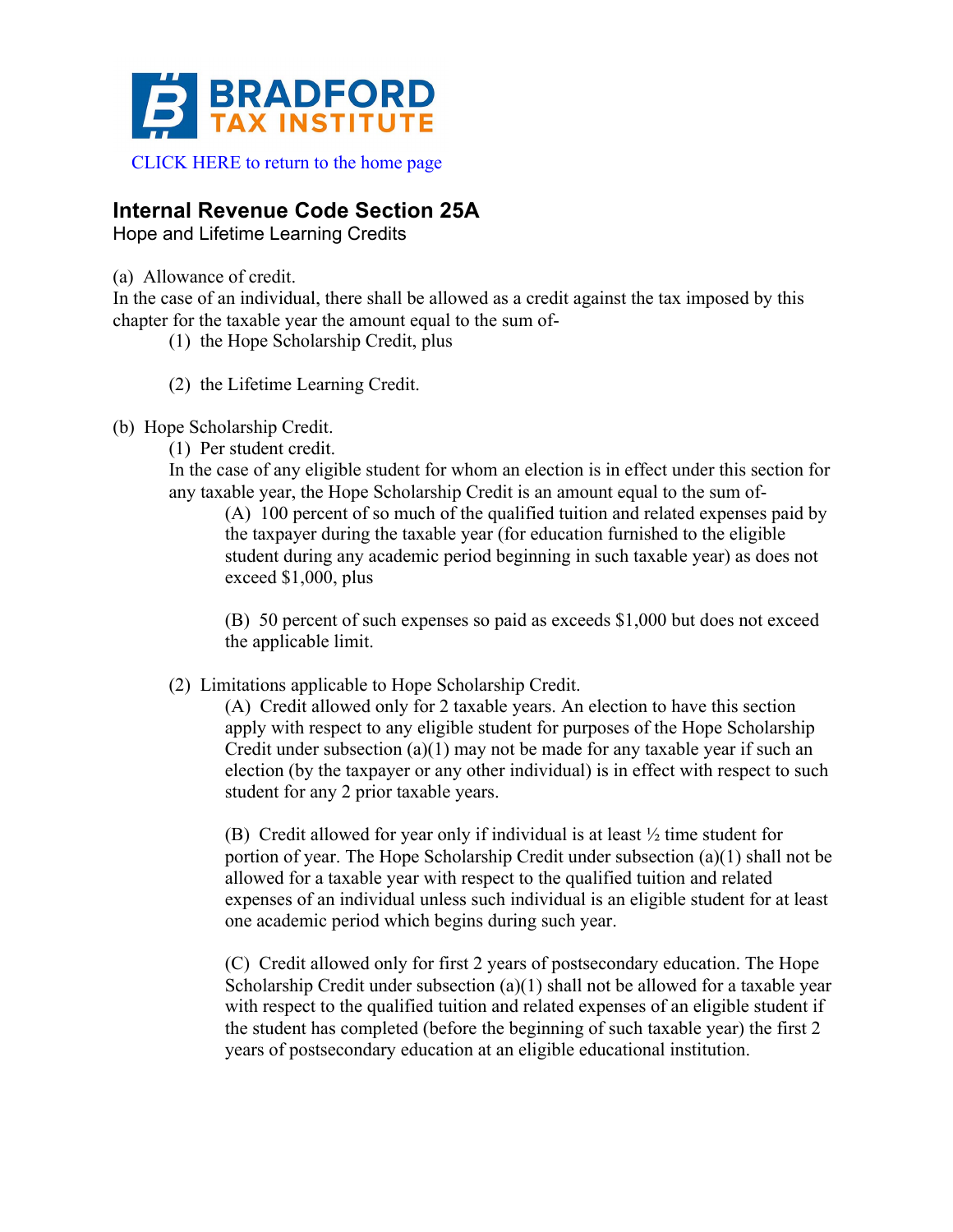(D) Denial of credit if student convicted of a felony drug offense. The Hope Scholarship Credit under subsection (a)(1) shall not be allowed for qualified tuition and related expenses for the enrollment or attendance of a student for any academic period if such student has been convicted of a Federal or State felony offense consisting of the possession or distribution of a controlled substance before the end of the taxable year with or within which such period ends.

(3) Eligible student.

For purposes of this subsection , the term "eligible student" means, with respect to any academic period, a student who-

(A) meets the requirements of section 484(a)(1) of the Higher Education Act of 1965 (20 U.S.C. 1091(a)(1)), as in effect on the date of the enactment of this section , and

(B) is carrying at least  $\frac{1}{2}$  the normal full-time work load for the course of study the student is pursuing.

(4) Applicable limit.

For purposes of paragraph  $(1)(B)$ , the applicable limit for any taxable year is an amount equal to 2 times the dollar amount in effect under paragraph (1)(A) for such taxable year.

### (c) Lifetime Learning Credit.

(1) Per taxpayer credit.

The Lifetime Learning Credit for any taxpayer for any taxable year is an amount equal to 20 percent of so much of the qualified tuition and related expenses paid by the taxpayer during the taxable year (for education furnished during any academic period beginning in such taxable year) as does not exceed \$10,000 (\$5,000 in the case of taxable years beginning before January 1, 2003).

(2) Special rules for determining expenses.

(A) Coordination with Hope Scholarship. The qualified tuition and related expenses with respect to an individual who is an eligible student for whom a Hope Scholarship Credit under subsection (a)(1) is allowed for the taxable year shall not be taken into account under this subsection .

(B) Expenses eligible for Lifetime Learning Credit. For purposes of paragraph (1) , qualified tuition and related expenses shall include expenses described in subsection  $(f)(1)$  with respect to any course of instruction at an eligible educational institution to acquire or improve job skills of the individual.

## (d) Limitation based on modified adjusted gross income.

(1) In general.

The amount which would (but for this subsection ) be taken into account under subsection (a) for the taxable year shall be reduced (but not below zero) by the amount determined under paragraph (2) .

#### (2) Amount of reduction.

The amount determined under this paragraph is the amount which bears the same ratio to the amount which would be so taken into account as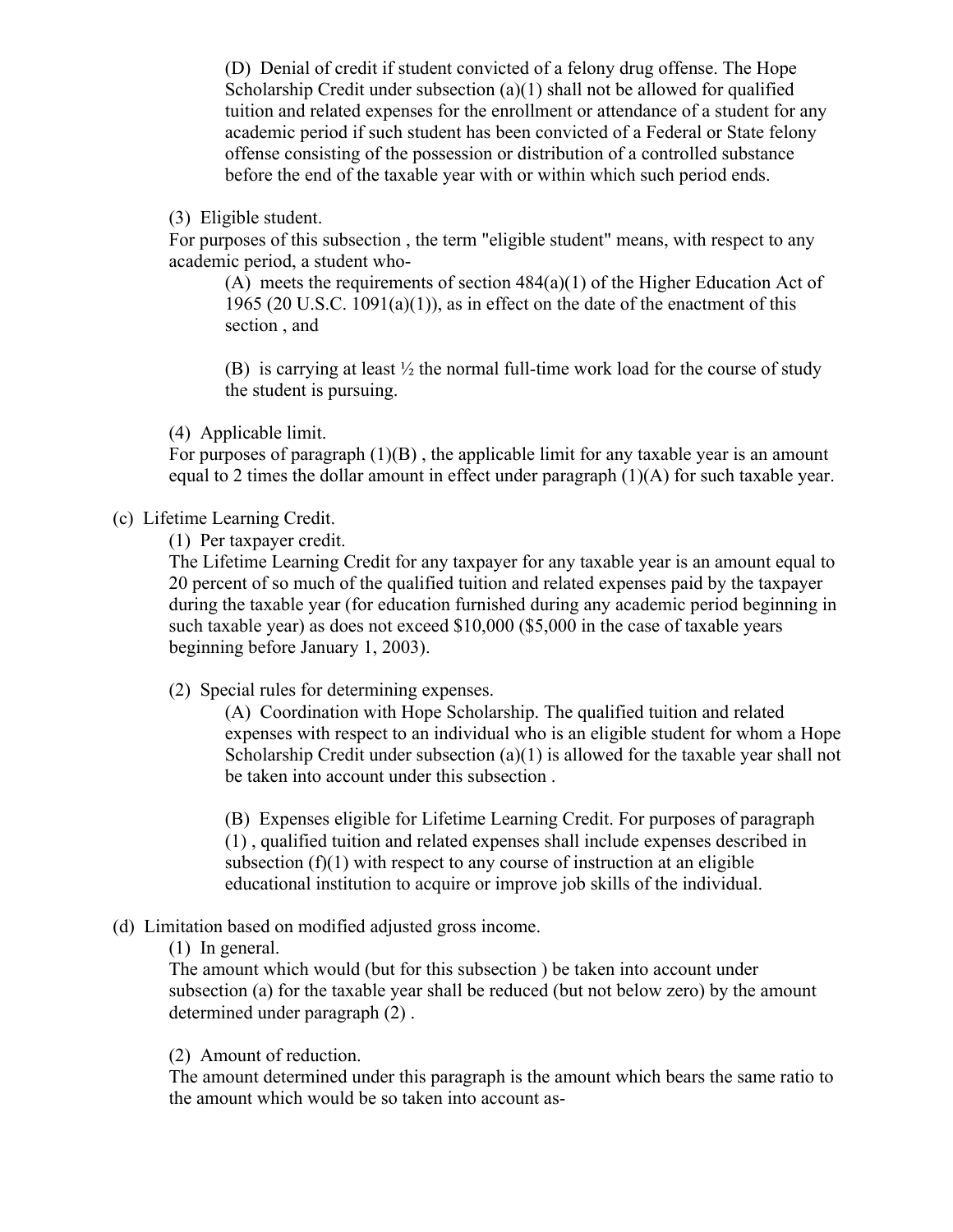(A) the excess of-

(i) the taxpayer's modified adjusted gross income for such taxable year, over

(ii) \$40,000 (\$80,000 in the case of a joint return), bears to

(B) \$10,000 (\$20,000 in the case of a joint return).

(3) Modified adjusted gross income.

The term "modified adjusted gross income" means the adjusted gross income of the taxpayer for the taxable year increased by any amount excluded from gross income under section 911 , 931 , or 933 .

(e) Election not to have section apply.

A taxpayer may elect not to have this section apply with respect to the qualified tuition and related expenses of an individual for any taxable year.

### (f) Definitions.

For purposes of this section -

(1) Qualified tuition and related expenses.

(A) In general. The term "qualified tuition and related expenses" means tuition and fees required for the enrollment or attendance of-

- (i) the taxpayer,
- (ii) the taxpayer's spouse, or

(iii) any dependent of the taxpayer with respect to whom the taxpayer is allowed a deduction under section 151 ,

at an eligible educational institution for courses of instruction of such individual at such institution.

(B) Exception for education involving sports, etc. Such term does not include expenses with respect to any course or other education involving sports, games, or hobbies, unless such course or other education is part of the individual's degree program.

(C) Exception for nonacademic fees. Such term does not include student activity fees, athletic fees, insurance expenses, or other expenses unrelated to an individual's academic course of instruction.

(2) Eligible educational institution.

The term "eligible educational institution" means an institution-

(A) which is described in section 481 of the Higher Education Act of 1965 (20 U.S.C. 1088), as in effect on the date of the enactment of this section , and

(B) which is eligible to participate in a program under title IV of such Act.

(g) Special rules.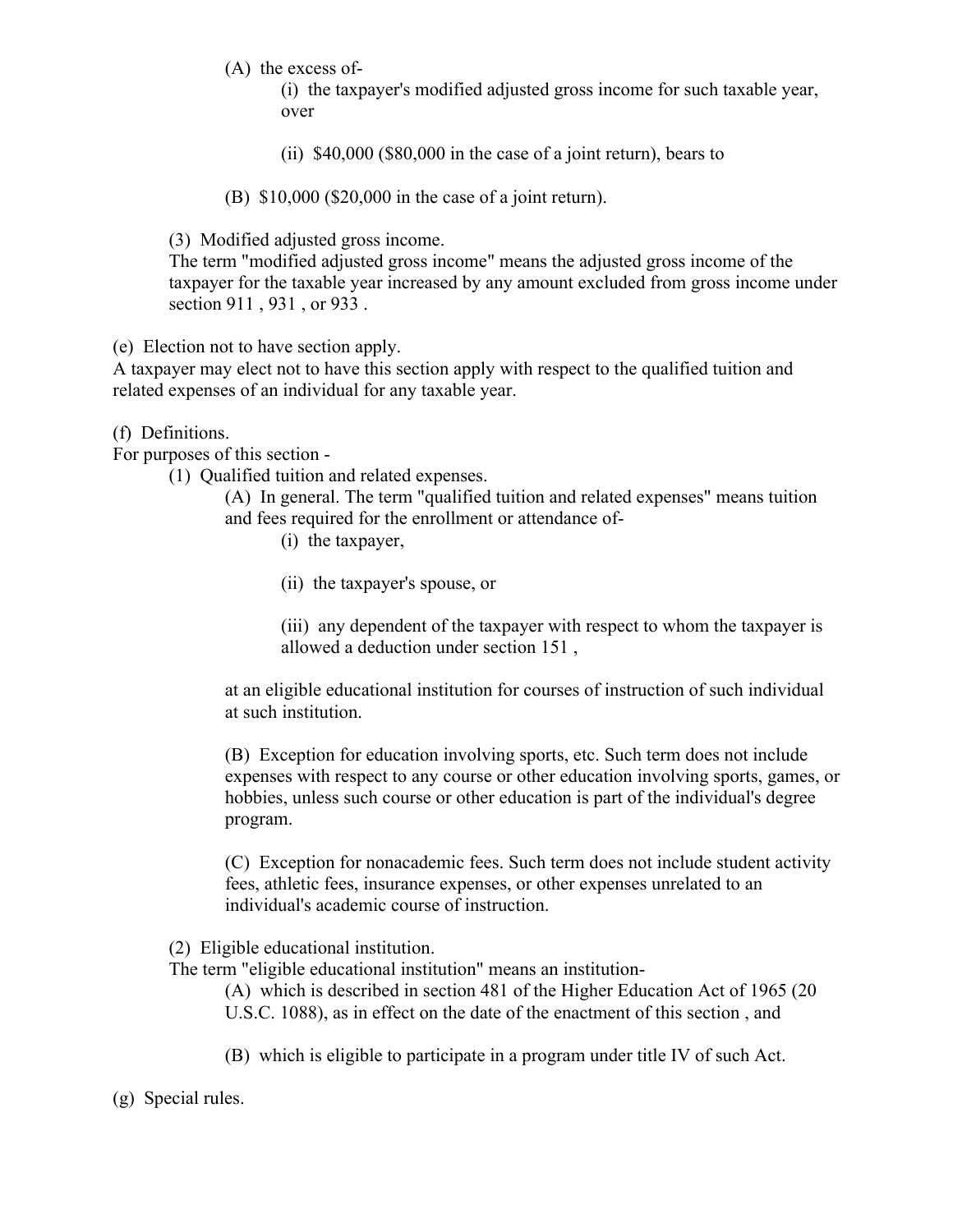(1) Identification requirement.

No credit shall be allowed under subsection (a) to a taxpayer with respect to the qualified tuition and related expenses of an individual unless the taxpayer includes the name and taxpayer identification number of such individual on the return of tax for the taxable year.

(2) Adjustment for certain scholarships, etc.

The amount of qualified tuition and related expenses otherwise taken into account under subsection (a) with respect to an individual for an academic period shall be reduced (before the application of subsections (b) , (c) and (d) ) by the sum of any amounts paid for the benefit of such individual which are allocable to such period as-

(A) a qualified scholarship which is excludable from gross income under section 117 ,

(B) an educational assistance allowance under chapter 30, 31, 32, 34, or 35 of title 38, United States Code, or under chapter 1606 of title 10, United States Code, and

(C) a payment (other than a gift, bequest, devise, or inheritance within the meaning of section 102(a) ) for such individual's educational expenses, or attributable to such individual's enrollment at an eligible educational institution, which is excludable from gross income under any law of the United States.

(3) Treatment of expenses paid by dependent.

If a deduction under section 151 with respect to an individual is allowed to another taxpayer for a taxable year beginning in the calendar year in which such individual's taxable year begins-

(A) no credit shall be allowed under subsection (a) to such individual for such individual's taxable year,

(B) qualified tuition and related expenses paid by such individual during such individual's taxable year shall be treated for purposes of this section as paid by such other taxpayer, and

(C) a statement described in paragraph (8) and received by such individual shall be treated as received by the taxpayer.

### (4) Treatment of certain prepayments.

If qualified tuition and related expenses are paid by the taxpayer during a taxable year for an academic period which begins during the first 3 months following such taxable year, such academic period shall be treated for purposes of this section as beginning during such taxable year.

### (5) Denial of double benefit.

No credit shall be allowed under this section for any expense for which a deduction is allowed under any other provision of this chapter.

(6) No credit for married individuals filing separate returns.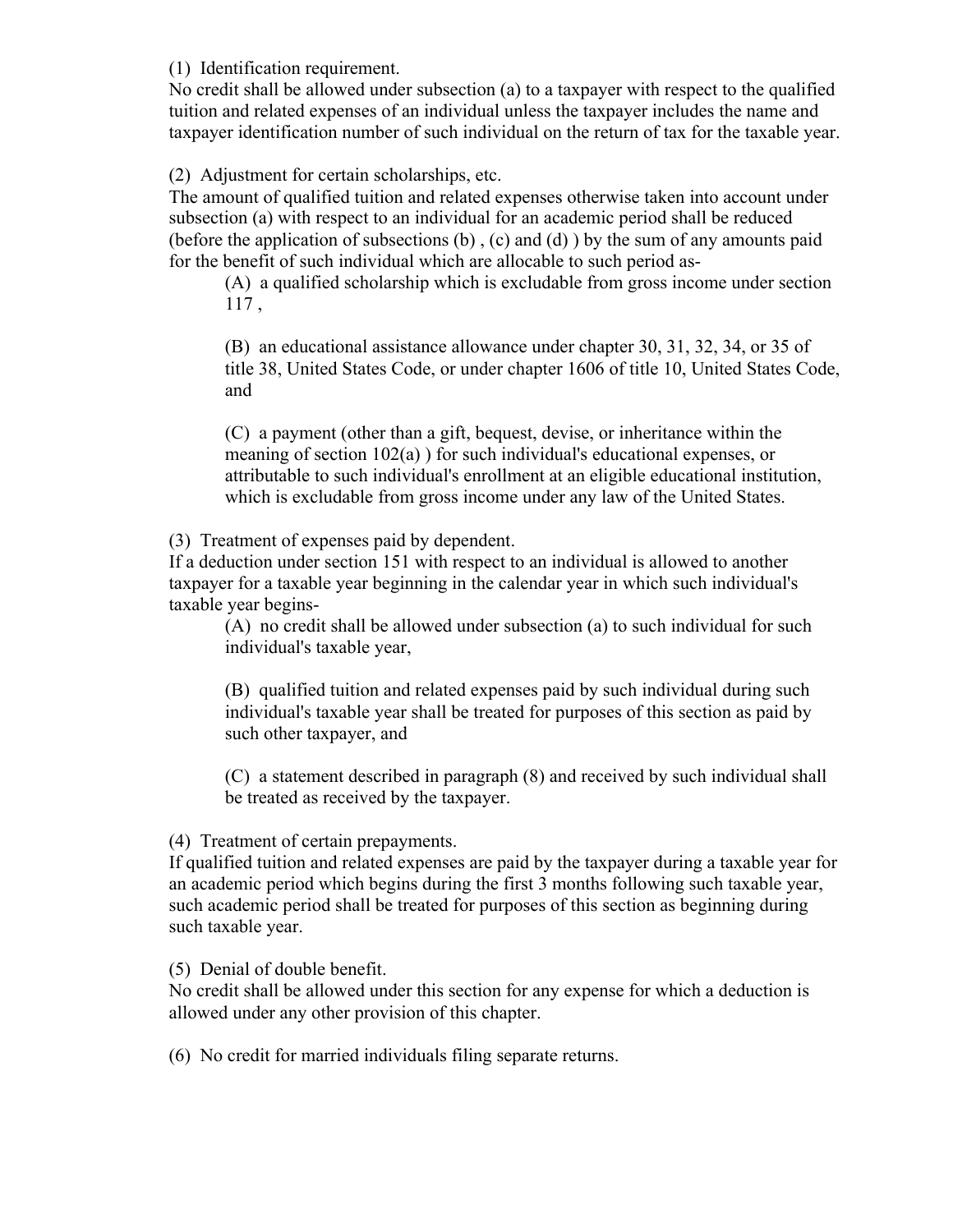If the taxpayer is a married individual (within the meaning of section 7703 ), this section shall apply only if the taxpayer and the taxpayer's spouse file a joint return for the taxable year.

(7) Nonresident aliens.

If the taxpayer is a nonresident alien individual for any portion of the taxable year, this section shall apply only if such individual is treated as a resident alien of the United States for purposes of this chapter by reason of an election under subsection  $(g)$  or  $(h)$  of section 6013 .

(8) Payee statement requirement.

.

Except as otherwise provided by the Secretary, no credit shall be allowed under this section unless the taxpayer receives a statement furnished under section 6050S(d) which contains all of the information required by paragraph (2) thereof.

#### (h) Inflation adjustments.

(1) Dollar limitation on amount of credit.

(A) In general. In the case of a taxable year beginning after 2001, each of the

\$1,000 amounts under subsection (b)(1) shall be increased by an amount equal to- (i) such dollar amount, multiplied by

(ii) the cost-of-living adjustment determined under section  $1(f)(3)$  for the calendar year in which the taxable year begins, determined by substituting "calendar year 2000" for "calendar year 1992" in subparagraph (B) thereof

(B) Rounding. If any amount as adjusted under subparagraph (A) is not a multiple of \$100, such amount shall be rounded to the next lowest multiple of \$100.

(2) Income limits.

(A) In general. In the case of a taxable year beginning after 2001, the \$40,000 and \$80,000 amounts in subsection (d)(2) shall each be increased by an amount equal to-

(i) such dollar amount, multiplied by

(ii) the cost-of-living adjustment determined under section  $1(f)(3)$  for the calendar year in which the taxable year begins, determined by substituting "calendar year 2000" for "calendar year 1992" in subparagraph (B) thereof

(B) Rounding. If any amount as adjusted under subparagraph (A) is not a multiple of \$1,000, such amount shall be rounded to the next lowest multiple of \$1,000.

(i) American opportunity tax credit.

In the case of any taxable year beginning after 2008-

(1) Increase in credit.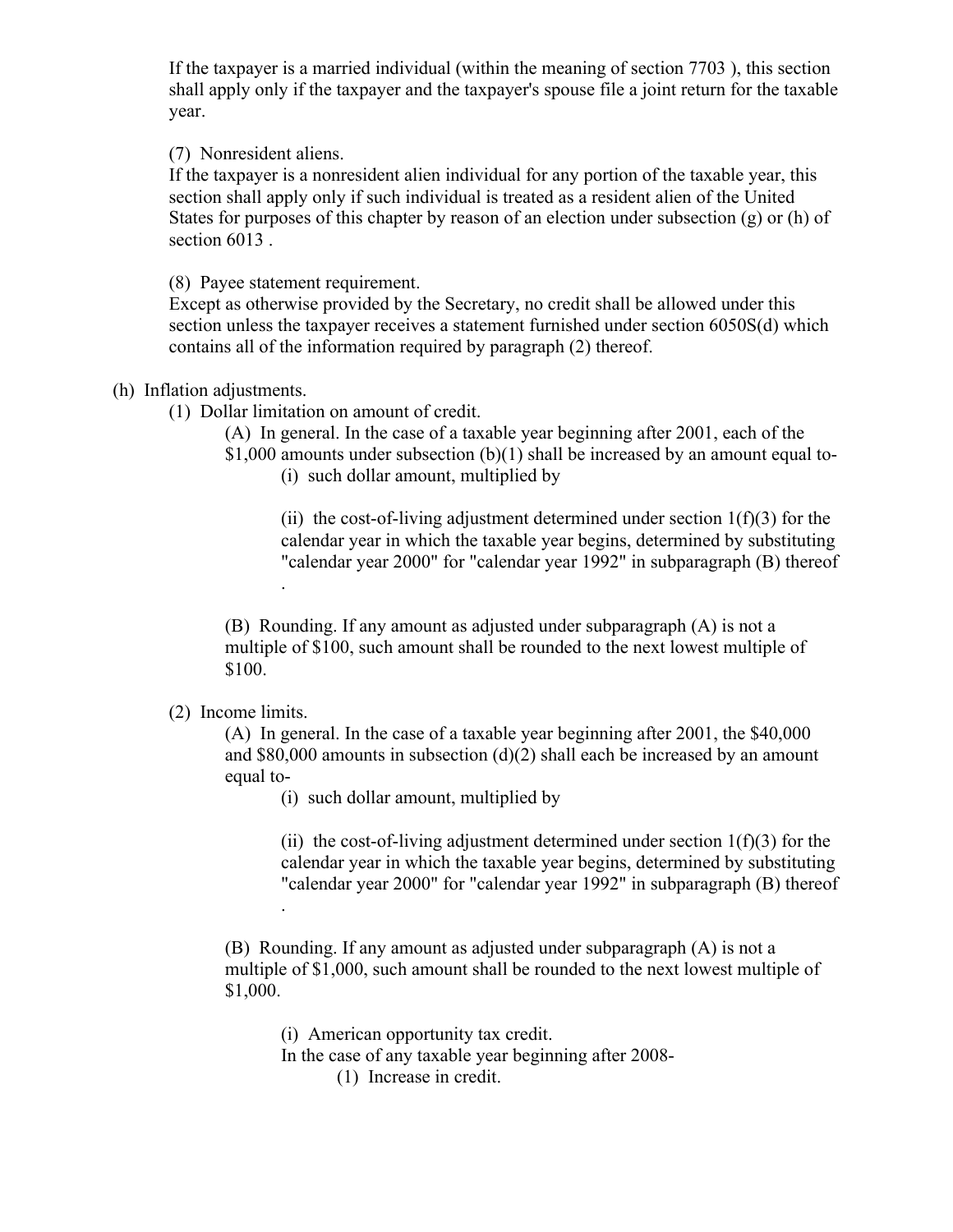The Hope Scholarship Credit shall be an amount equal to the sum of-

> (A) 100 percent of so much of the qualified tuition and related expenses paid by the taxpayer during the taxable year (for education furnished to the eligible student during any academic period beginning in such taxable year) as does not exceed \$2,000, plus

(B) 25 percent of such expenses so paid as exceeds \$2,000 but does not exceed \$4,000.

(2) Credit allowed for first 4 years of post-secondary education. Subparagraphs  $(A)$  and  $(C)$  of subsection  $(b)(2)$  shall be applied by substituting "4" for "2".

(3) Qualified tuition and related expenses to include required course materials.

For purposes of determining the Hope Scholarship Credit, subsection  $(f)(1)(A)$  shall be applied by substituting "tuition, fees, and course materials" for "tuition and fees".

(4) Increase in AGI limits for Hope Scholarship Credit. In lieu of applying subsection (d) with respect to the Hope Scholarship Credit, such credit (determined without regard to this paragraph) shall be reduced (but not below zero) by the amount which bears the same ratio to such credit (as so determined) as- (A) the excess of-

> (i) the taxpayer's modified adjusted gross income (as defined in subsection  $(d)(3)$  ) for such taxable year, over

(ii)  $$80,000$   $$160,000$  in the case of a joint return), bears to

(B) \$10,000 (\$20,000 in the case of a joint return).

(5) Portion of credit made refundable.

40 percent of so much of the credit allowed under subsection (a) as is attributable to the Hope Scholarship Credit (determined after application of paragraph (4) and without regard to this paragraph and section 26(a) shall be treated as a credit allowable under subpart C (and not allowed under subsection (a) ). The preceding sentence shall not apply to any taxpayer for any taxable year if such taxpayer is a child to whom subsection (g) of section 1 applies for such taxable year.

(6) Identification numbers.

(A) Student. The requirements of subsection  $(g)(1)$  shall not be treated as met with respect to the Hope Scholarship Credit unless the individual's taxpayer identification